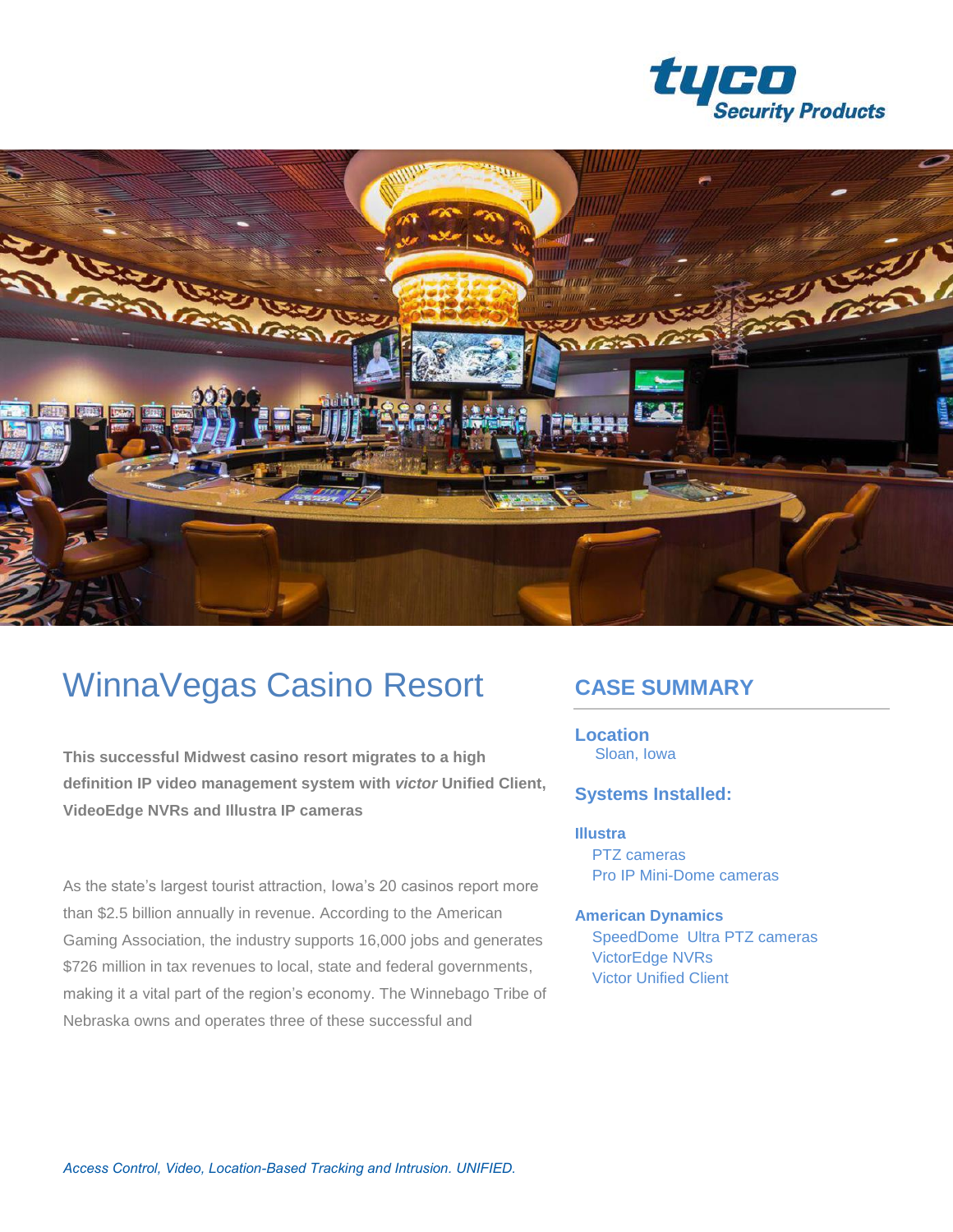popular casinos, the largest being WinnaVegas Casino Resort in Sloan, Iowa.

WinnaVegas Casino Resort opened in April 1992 and has expanded progressively as its business has grown. Following its 2014 expansion, the 24-hour casino's facilities now include more than 850 slot machines in varying denominations, 10 casino table games and an eight-table poker room. The WinnaVegas Hotel is attached to the casino and features a number of amenities, including a pool, fitness area and arcade. The casino also has an event center containing several community meeting rooms. WinnaVegas Casino Resort hosts hundreds of events each year, including live music, tournaments and special events.



#### **Introduction**

WinnaVegas Casino Resort employs more than 400 people who work in the organization's main casino, sports casino, kitchen/buffet, administrative offices, annex, water treatment facility, 78-room hotel, prefunction Bingo lobby, event center and 40-room inn and garage. The facility also includes 750 parking spaces to support the 43,000 guests that visit WinnaVegas each month. The casino and its two neighboring triballyowned casinos together generated \$144 million in gross gaming revenues in 2013.

Due to its large number of employees and guests entering and exiting its facilities on a daily basis, need for an enhanced level of security, and recent gaming expansion, WinnaVegas sought a unified security solution that would simplify day-to-day operations of its many facilities and that would be easy to use, highly efficient and scalable. The casino resort required that new cameras and existing analog products work together for seamless integration, one that was capable of growing and adapting with WinnaVegas.

The casino also wanted to streamline its security operations by integrating its access control system with its video surveillance system in order to provide a holistic, unified security picture, matching doors with cameras and using the integrated solution's analytics to understand events. In addition, WinnaVegas wanted the option to use the unified security system to connect WinnaVegas casino with its other local casino properties.

#### **Challenges**

With WinnaVegas' recent expansion came the need for expanded depth and breadth of security. Expansion areas included the sports casino, hotel and additional parking areas. In total, the casino needed a system to protect these new areas, plus kitchen, countertop gaming and lounge/stage areas. In the hotel alone, 78 rooms, hallways, vending areas, elevators, stairwells and parking lots all needed to be secured. The security department was particularly concerned about providing a high-level of coverage for the new gaming space.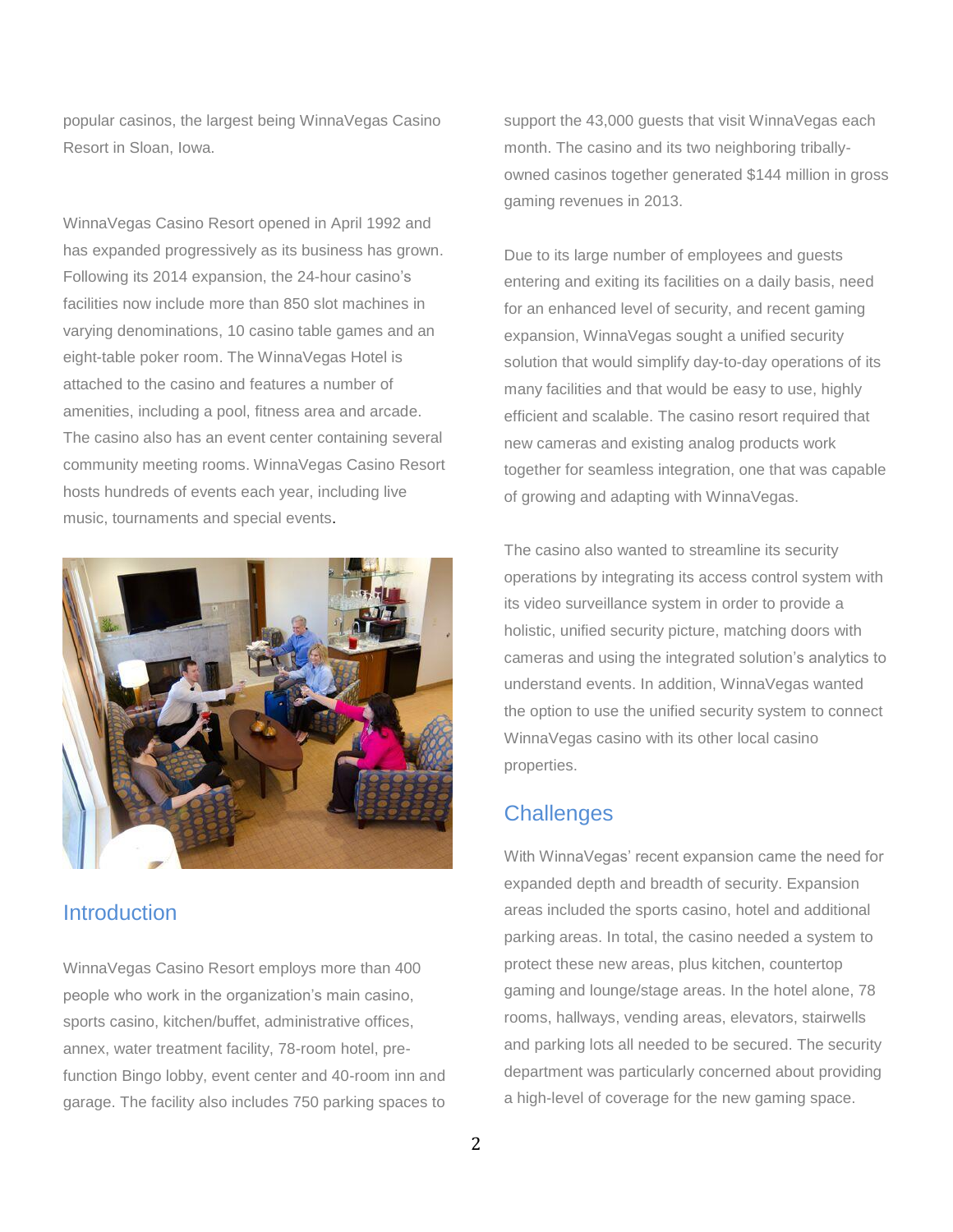"With our growth and expansion came the necessity of implementing a bigger, more integrated and high performing surveillance system," said Donald Coleman, WinnaVegas Casino Resort's Surveillance Director. "With so many different cameras throughout our facilities, we really needed a system that could give our security staff information quickly and accurately—that can give our security department and our guests peace of mind."

Recent safety issues with guests as well as insurance concerns also drove the organization to consider a more complex security system with increased functionality and reporting mechanisms. A more extensive and holistic approach to its surveillance could provide the necessary coverage and expanded capabilities to better secure the facility as a whole.

One specific challenge was how the casino could address issues of latency that have been associated with some IP PTZ cameras. Latency makes it difficult for surveillance operators to quickly track patrons as they move across the casino floor or to accurately zoom in for a closer look at player's hand of cards. Given the casino's active surveillance needs, possible delays in camera control that affect real-time tracking and monitoring were of significant concern. Also of concern was the amount of bandwidth required for the addition of IP cameras and a new video management system.

#### The Solution

WinnaVegas Casino Resort is a long-time user of Tyco Security Products' Network Client and analog PTZ Dome and fixed cameras. With its new project, the resort wanted to move its cameras and overall security system to IP-based technology, but wanted to do so

gradually, while continuing to use its already existing analog cameras and infrastructure. The casino also sought a single user interface for a system that could operate its access control and video together.

With the help of systems integrator North American Video, WinnaVegas Casino Resort chose the *victor*  Unified Client. Using the *victor* client, WinnaVegas Casino Resort staff can manage live/recorded video from all of the facility's video devices in a single interface – including the new VideoEdge hybrid network video recorders (NVR)and the casino's existing video recorders. Designed to handle the high throughput of HD and megapixel cameras, *victor* can manage realtime alarms and events and leverage video streaming, audio, motion meta-data and other advanced features for a complete view of the entire facility.

The Illustra Pro IP PTZ Dome, mini-dome and compact mini-dome cameras from Tyco Security Products were selected to provide the high-resolution video, low latency and discreet size needed for its growing and multi-faceted operations. The Illustra Pro PTZ cameras enable WinnaVegas surveillance staff to actively monitor activity on gaming floors with high accuracy and control. The camera moves to position as fast as 512° per second, allowing for active surveillance and efficient tracking of suspicious behavior. Using a single user interface, *victor* provides seamless control of both existing analog cameras and the newly installed IP cameras.

Compared to other IP cameras, the Illustra cameras are capable of low bandwidth usage, which was a requirement for the new system to provide some additional cost savings on the storage side. In all, six 30 TB servers were deployed for video storage, with one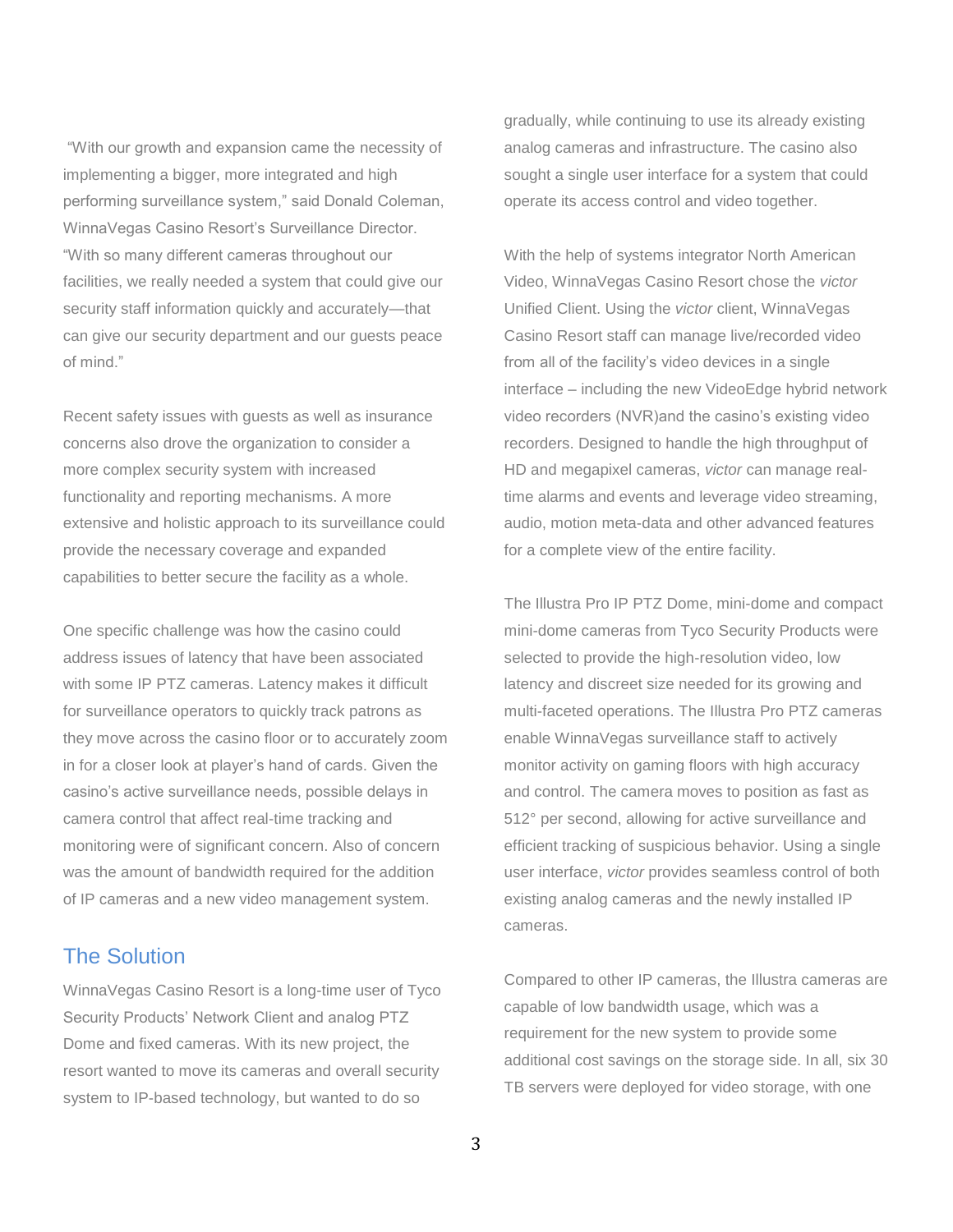designated as a failover server to provide a system archive in the event of loss of power or system communication. The PTZ camera uses H.264 compression to deliver lower bandwidth, which reduces network traffic and provides savings on storage costs.

VideoEdge NVRs were added to provide the speed and power necessary for the WinnaVegas Casino Resort and its sizable operations. VideoEdge enables multiple video streams for live, record, alarm bump and metadata collection. It also features Smart Search, using uses motion data collected with video while it is recorded, versus running time-consuming searches against archived video, enabling staff to quickly search for, review and export event findings as needed. As a result, security staff can spend less time operating and adjusting recording devices and spend more time watching cameras and responding to events in real time.

"Our new and existing video products from Tyco Security Products work well together, and the integration has been truly seamless," said Joe Twaddle, Lead Technician Surveillance for WinnaVegas Casino Resort. Twaddle is a 20-year veteran of the casino surveillance industry and long-time user of American Dynamics' security systems who brought his many years of experience to the project. "The new surveillance system is backwards compatible, which means we can continue to leverage our existing surveillance investments when upgrading in the future." Twaddle added that the casino is presently using the *victor* Unified Client to manage both its video and doors at its event center, with plans to add additional panels and doors so that all of the resort's doors and

cameras can be managed through *victor*'s singular

user interface.

#### The Future

The *victor*/VideoEdge system solution met all of WinnaVegas' pre-project requirements, including provision of a high ROI for the casino, high quality images, an intuitive user-friendly interface and infinite adaptability for future needs, business and growth. The unified solution also allows the resort to transition its access control system to IP technology at its desired pace, while giving security staff a single interface with which to monitor doors and cameras. According to the organization's leadership, possible expansion of use includes using the *victor* solution to manage all three of the Winnebago Tribe's casinos, in addition to WinnaVegas Casino and Resort.

Should the casino industry experience another surge in business, WinnaVegas Casino and Resort will be ready and waiting—equipped with the adaptable, integrated security system needed for its continued and future success.